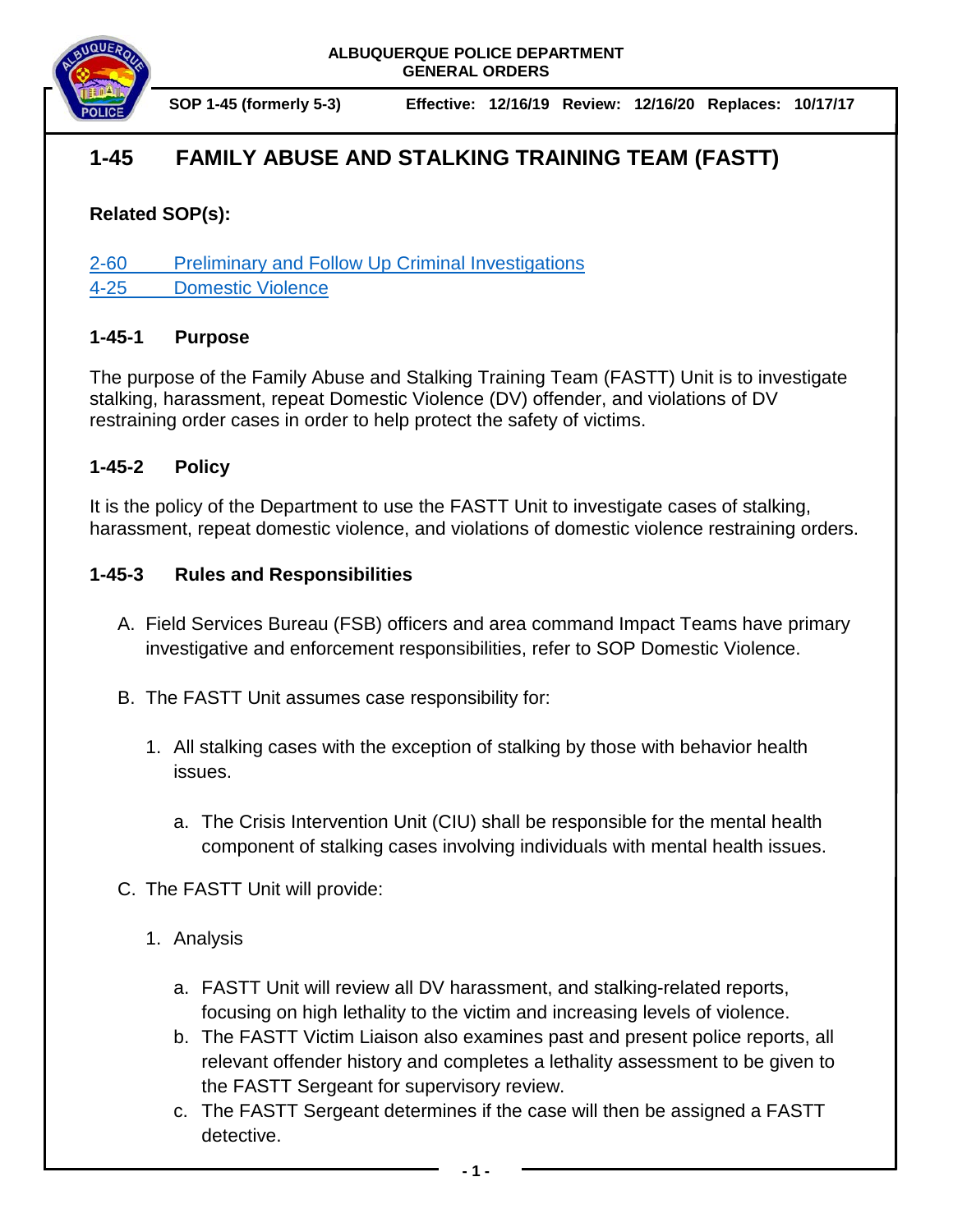

7



- d. Cases involving repeat and/or dangerous offenders shall be given priority.
- 2. Question & Answer Resource
	- a. FASTT detectives serve as a question and answer resource for Department personnel, as well as assisting non-Department agencies upon request in an effort to assist victims.
	- b. Unit detectives are expected stay informed about the Family Violence Protection Act procedures for obtaining emergency and temporary restraining orders via the District Court, as well as other related legal issues.
- 3. Liaison with Community Groups
	- a. FASTT detectives will serve as community contacts and establish proactive relationships with DV and victim advocacy groups.
	- b. Detectives assist such groups with drafting and presenting proposed legislation.
- 4. Walk-In DV complaints at the Albuquerque Family Advocacy Center (AFAC)
	- a. FASTT detectives serve as the primary detective contact for walk-in DV complaints at the AFAC or from the Victim's Assistance Unit.
- 5. Assistance to Victim Advocates (VA)
	- a. Upon request, FASTT detectives assist victim's advocates with investigative or other law enforcement-related functions.
- D. Investigating Domestic Violence Involving Department Personnel
	- 1. The FASTT Unit will not assume investigative responsibility for officer-involved domestic incidents unless directed by the Chief of Police or CID Deputy Chief.
	- 2. The FASTT Unit is assigned to investigate when it has been determined a conflict of interest exists between the involved officer and responding officers or supervisor, and the FASTT Unit involvement is in the best interest of the Department.
- E. FASTT Sergeant Responsibilities
	- 1. Assign cases pursuant to the guidelines set forth within this policy section;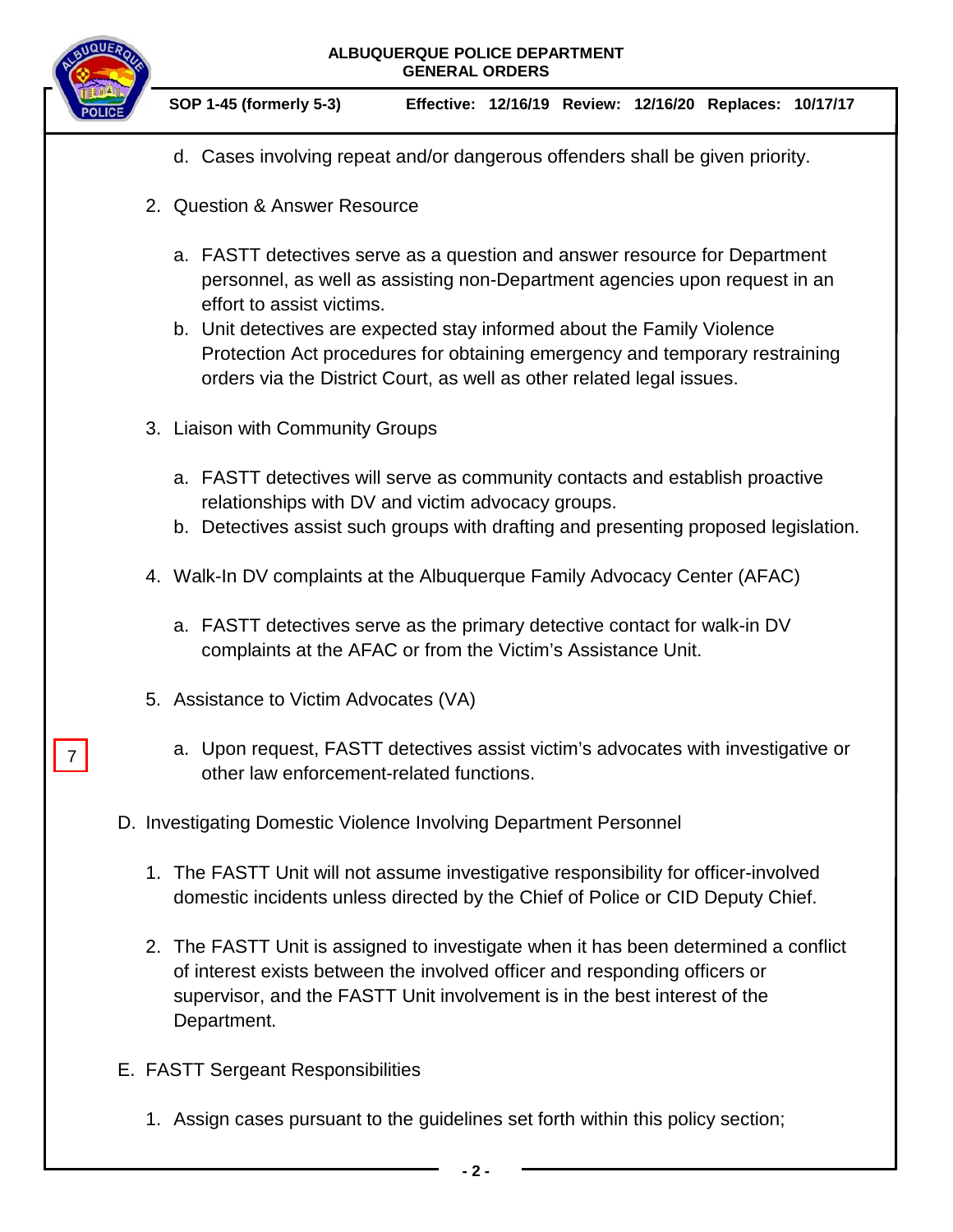|   | ALBUQUERQUE POLICE DEPARTMENT<br><b>GENERAL ORDERS</b>                                                                                                                                    |  |  |  |
|---|-------------------------------------------------------------------------------------------------------------------------------------------------------------------------------------------|--|--|--|
|   | SOP 1-45 (formerly 5-3)<br>Effective: 12/16/19 Review: 12/16/20 Replaces: 10/17/17                                                                                                        |  |  |  |
|   | 2. Track assigned cases through the case management system;                                                                                                                               |  |  |  |
|   | 3. Supervise the activities of the FASTT Unit's civilian violent crimes victim liaison<br>personnel.                                                                                      |  |  |  |
|   | 4. Review the completed Lethality Assessment and make case assignments<br>regarding repeat high-risk offenders who exhibit an escalating pattern of domestic<br>abuse;                    |  |  |  |
|   | 5. Prepare monthly activity reports for the CID Lieutenant and Commander;                                                                                                                 |  |  |  |
|   | 6. Inform the CID Lieutenant and Commander of high profile or significant<br>investigations;                                                                                              |  |  |  |
|   | 7. Conduct weekly briefings for FASTT personnel;                                                                                                                                          |  |  |  |
|   | 8. Ensure FASTT detectives are assigned all necessary equipment to perform their<br>job functions; and                                                                                    |  |  |  |
|   | 9. Participate in the violent crimes homicide supervisor on-call roster rotation.                                                                                                         |  |  |  |
|   | F. FASTT Detective Responsibilities                                                                                                                                                       |  |  |  |
|   | 1. Assist victims of DV with through the Victim's Assistance Unit as well as through<br>other local resources, such as, the women's shelter.                                              |  |  |  |
|   | 2. Assist Department personnel with cases involving:                                                                                                                                      |  |  |  |
|   | a. Stalking;<br>b. Domestic violence;<br>c. Harassment; and<br>d. Other domestic related crimes, including but not limited to; threats to kill.                                           |  |  |  |
|   | 3. Assume case agent responsibilities on assigned cases;                                                                                                                                  |  |  |  |
|   | 4. Prepare reports in completed cases, and felony case supplemental reports for the<br>District Attorney's Office in accordance with SOP Submission of Cases to the<br>District Attorney; |  |  |  |
| 6 | 5. Prepare criminal complaints when facts show probable cause;                                                                                                                            |  |  |  |